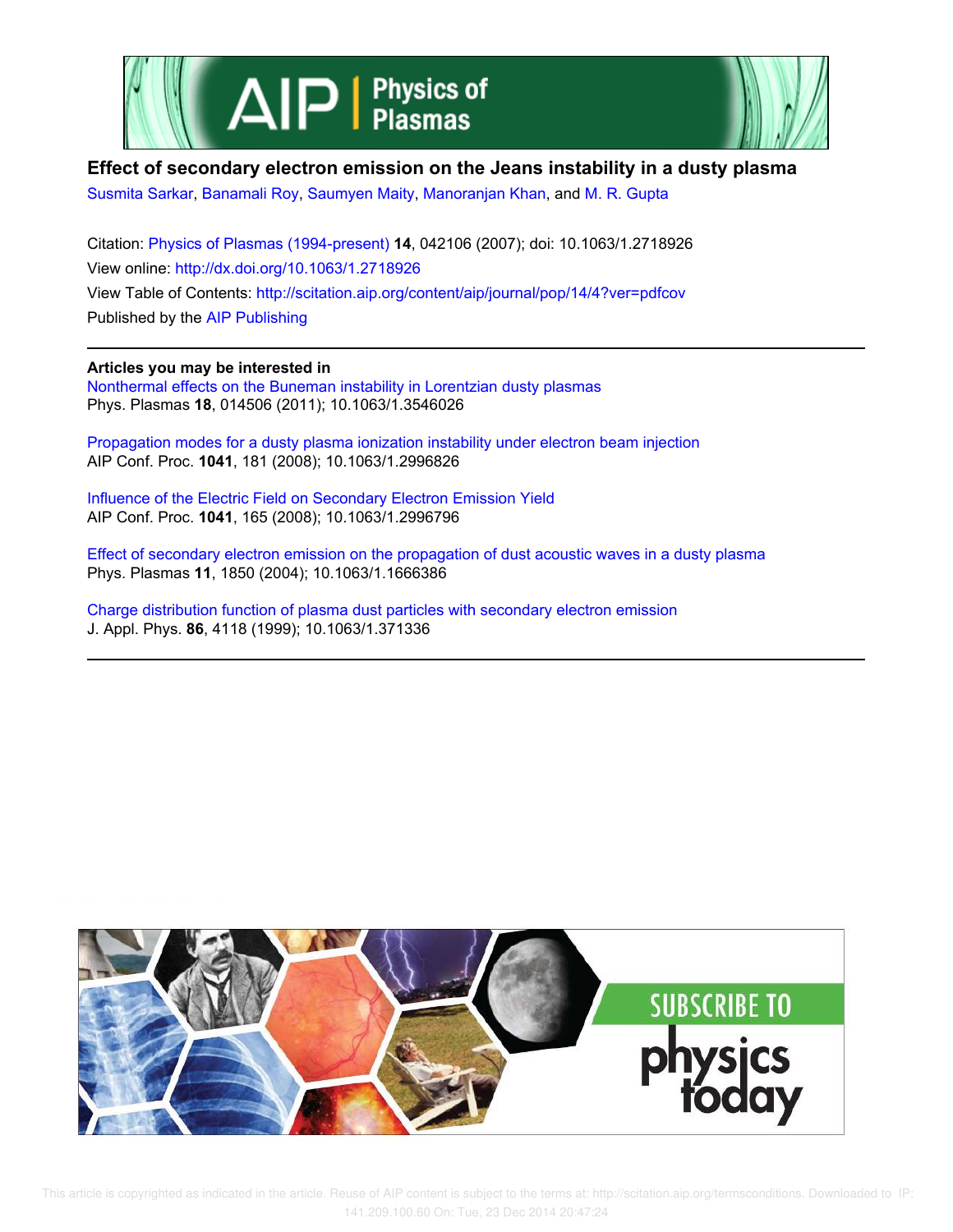# **Effect of secondary electron emission on the Jeans instability in a dusty plasma**

Susmita Sarkar,<sup>a)</sup> Banamali Roy,<sup>b)</sup> Saumyen Maity,<sup>c)</sup> Manoranjan Khan,<sup>d)</sup> and M. R. Gupta *Centre for Plasma Studies, Jadavpur University, Kolkata-700032, India*

(Received 25 January 2007; accepted 2 March 2007; published online 27 April 2007)

In this paper the effect of secondary electron emission on Jeans instability in a dusty plasma has been investigated. Due to secondary electron emission, dust grains may have two stable equilibrium states out of which one is negative and the other is positive. Here both cases have been considered separately. It has been shown that secondary electron emission enhances Jeans instability when equilibrium dust charge is negative. It has also been shown that growth rate of Jeans instability reduces with increasing secondary electron emission when equilibrium dust charge is positive. © *2007 American Institute of Physics*. DOI: 10.1063/1.2718926

# **I. INTRODUCTION**

The dust grains immersed in a plasma become highly charged due to collision with ambient electrons and ions; the presence of such highly electrically charged heavy mass dust particles causes the sustenance of very low frequency modes known as dust acoustic  $(DA)$  modes<sup>1</sup> and also affects the ion acoustic mode which is being called the dust ion acoustic  $mode.<sup>2</sup>$ 

If the plasma electrons have sufficiently high energy, then electrons hitting a single dust grain may ionize the dust material resulting in ejection of electrons producing the secondary electron current. This is equivalent to the flow of a positive current to the dust surface. The secondary electron yield depends on the nature of the dust material and the kinetic energy of the incident electrons. Pavlu *et al.*<sup>3</sup> and Zilavy *et al.*<sup> $\overline{4}$ </sup> observed that secondary electrons have small energies and can not produce new secondaries. When the dust grains are irradiated by ultraviolet radiation, they emit electrons and become positively charged.<sup>5–13</sup> This is usually the case for very small grains in cosmic and laboratory plasmas. Since the higher thermal velocity of electrons is higher than ions, the dust grains usually acquire a negative charge in a low-temperature laboratory dusty plasma.<sup>11</sup> However, in a Q machine, positively charged dust grains may be produced by replacing the plasma electrons with negative ions whose thermal velocity is smaller than that of positive ions.<sup>12</sup> This might also be the situations where negative and positive dust grains can coexist.<sup>14–16</sup> Accordingly, it is essential to include both the orbital limited motion  $(OML)^{17}$  and secondary electron emission $13$  currents in the dust charging equation and examine the effect of the secondary electron yield on the Jeans instability in a self-gravitating dusty plasma when the dust grains are either negatively or positively charged.

The Jeans instability of a self-gravitating dusty plasma system is a mode of particular interest to space and astrophysical plasma situations. This Jeans instability itself is a well-known phenomenon<sup>18,19</sup> and in a dusty plasma it is of particular interest and have been studied by several authors since the last decade.<sup>20–26</sup> A modification of Jeans instability has been reported by Delzano and Lapenta<sup>27</sup> considering Lennard-Jones like shielding potential. Jacobs and Shukla<sup>28</sup> reported that the magnetic field and ion-neutral collisions are stabilizing factors for the Jeans instability in a partially ionized astrophysical plasma. In astrophysical environment, the effects of self-gravity and dust grains are also important.<sup>29,30</sup> Recently, Shukla and Stenflo $31$  studied Jeans instability in a quantum dusty plasma and suggested that at quantum scales the collapse of self-gravitating dust objects can be arrested. Vladimirov *et al.*<sup>32</sup> pointed out that the equilibrium state of plasma as well as the ion acoustic wave propagation are significantly modified in the complex plasma in presence of negative ions due to relevant processes such as ionization, electron attachment, diffusion, positive-negative ion recombination, plasma particle collision, as well as elastic Coulomb and inelastic dust charging collision. Negatively charged ions are also very important for reactive laboratory and technological plasmas. $33,34$  The role of negative ions in a complex plasma in presence of both thermal and nonthermal positive ions $35,36$  have been recently reported. But the effect of secondary electron emission on the growth of Jeans instability is still not explored.

In this paper, we have investigated the growth of Jeans instability in presence of secondary electron emission for both negatively and positively charged dust grains. We have seen that for negatively charged dust grains, secondary electron emission enhances Jeans instability whereas this instability is suppressed when dust grains are positively charged. In the subsequent sections these two cases are investigated separately.

a)Permanent address: Department of Applied Mathematics, University of Calcutta, 92, A. P. C. Road, Kolkata-700009, India. Electronic mail: susmita62@yahoo.co.in

b)Permanent address: Department of Mathematics, Bengal Institute of Technology, Tech Town, Kolkata-700150, India. Electronic mail: banamaliroy@yahoo.co.in

c)Electronic mail: saumyenmaity@yahoo.co.in

d)Permanent address: Department of Instrumentation Science, Jadavpur University, Kolkata-700032, India. Electronic mail: mkhan ju@yahoo.com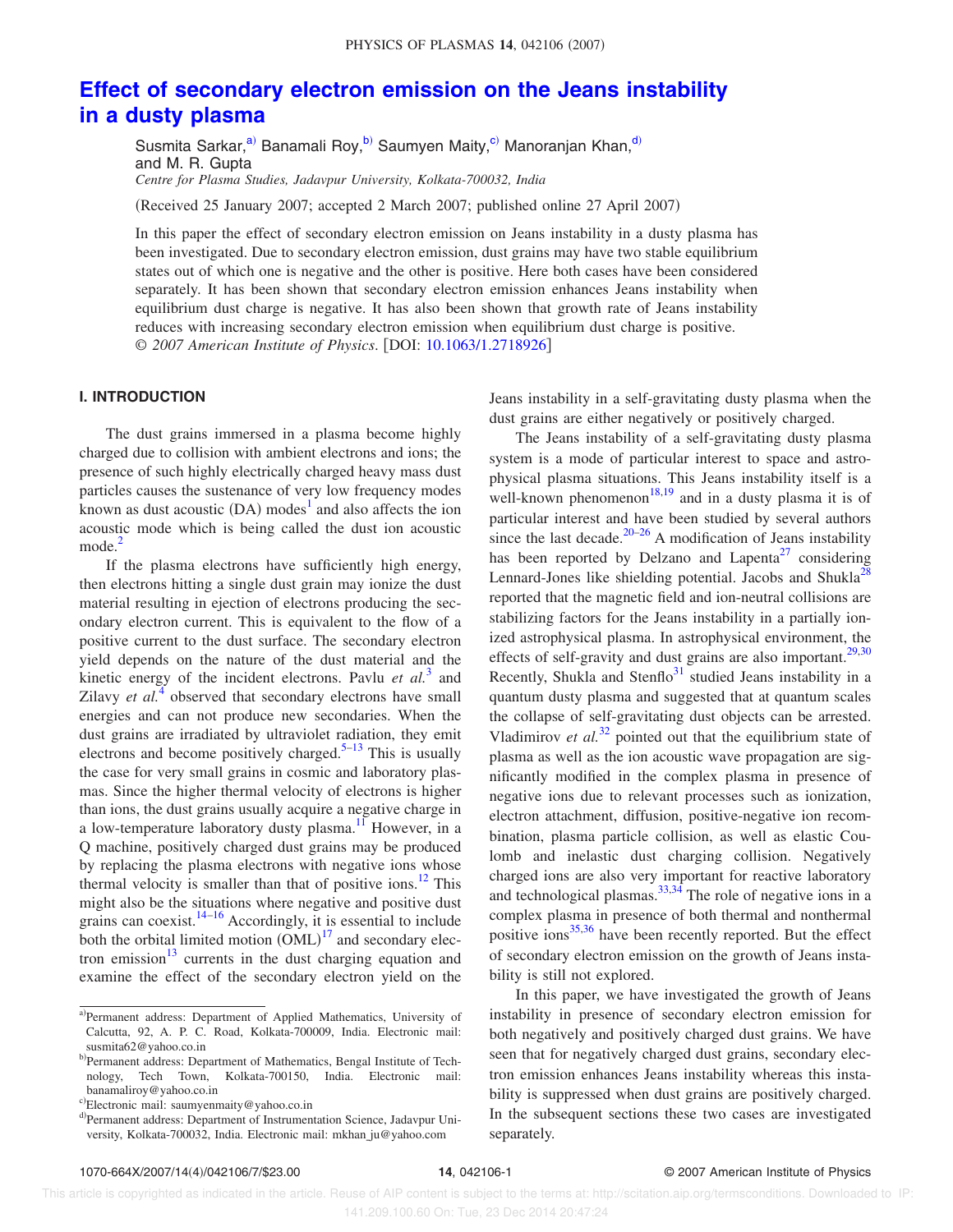# **II. GRAIN CHARGING CURRENTS**

The ambient plasma ion current  $I_i$ , primary electron current  $I_e$  and the secondary electron current  $I_e^s$  to as well as from the dust grains given below are the usual orbital motion limited (OML) based expressions,<sup>17</sup>

$$
I_{i} = \pi a^{2} e \sqrt{\frac{8T_{i}}{\pi m_{i}}} n_{i} \begin{cases} \exp\left(\frac{-eq_{d}}{aT_{i}}\right) & : q_{d} > 0, \\ \left(1 - \frac{eq_{d}}{aT_{i}}\right) & : q_{d} < 0, \end{cases}
$$
\n
$$
I_{e} = -\pi a^{2} e \sqrt{\frac{8T_{e}}{\pi m_{e}}} n_{e} \begin{cases} \left(1 + \frac{eq_{d}}{aT_{e}}\right) & : q_{d} > 0, \\ \exp\left(\frac{eq_{d}}{aT_{e}}\right) & : q_{d} < 0. \end{cases}
$$
\n
$$
(1)
$$

In general the secondary electrons ejected from the dust grains are distributed with temperature  $T_s$  different from the temperature  $T_e$  of the ambient plasma electrons,<sup>17</sup>

$$
I_e^s = 3.7 \delta_M \sqrt{\frac{8T_e}{\pi m_e}} n_e \begin{cases} \exp\left(\frac{eq_d}{aT_e}\right) F_5(E_M/4T_e) & : q_d < 0, \\ \left(1 + \frac{eq_d}{aT_e}\right) \exp\left(\frac{eq_d}{aT_e} - \frac{eq_d}{aT_s}\right) F_{5,B}(E_M/4T_e) & : q_d > 0. \end{cases}
$$
(2)

Here, *a* is the grain radius,  $m_e$  ( $m_i$ ) the electron (ion) mass,  $T_e$  ( $T_i$ ) the electron (ion) temperature, and  $\delta_M$  is the maximum yield of secondary electrons which occurs when the impinging electron has the kinetic energy  $E_M$ .<sup>37</sup> The functions  $F_5(x)$  and  $F_{5,B}(x)$  are given by<sup>13</sup>

$$
F_5(x) = x^2 \int_0^\infty u^5 \exp[-(xu^2 + u)]du;
$$
  
\n
$$
F_{5,B}(x) = x^2 \int_B^\infty u^5 \exp[-(xu^2 + u)]du,
$$
\n(3)

where  $x = E_M/4T_e$  and  $B = \sqrt{(eq_d/aT_e/x)}$ .

Inclusion of secondary electron current along with primary electron and ion current in the grain charging equation gives rise to three charge equilibrium states $^{13,16,38}$  corresponding to the vanishing of the total current,

$$
I_{tot} = I_i + I_e + I_e^s. \tag{4}
$$

When  $I_e^s = 0$ , the dust surface is negatively charged. When  $I_e^s \neq 0$ , depending on the values of the different plasma and dust parameters, the above equation may possess multiple roots defining different charge states with varying stability properties.<sup>16</sup> The equilibrium state  $q_d = q_{d0}$ ,  $n_e = n_{e0}$ ,  $n_i$  $=n_{i0}$  is stable provided  $(\partial I_{tot} \partial q_d)_{eq} < 0$  and unstable when the same is  $>0$ . For sufficiently weak or strong secondary electron emission, there exists only one equilibrium charge state with  $q_d < 0$  or  $q_d > 0$ . For secondary electron emission of intermediate strength, three equilibrium charge states may exist.<sup>9,10,13,16,38</sup> The lowest charge state is negative while for the highest one, the dust charge is positive and both are stable states. The intermediate state dust charge is also posi-

tive but it is unstable as  $(\partial I_{tot} \partial q_d)_{eq} > 0$ . Any small change in *Itot* may cause shift of this dust charge state to the neighboring stable one:  $q_{d0}$ =− $Z_{d0}$ *e* or the higher positive charge state  $q_{d0}$ =+ $Z_{d0}$ *e*,  $Z_{d0}$  is the number of charges on the dust grains in equilibrium. In this paper we shall investigate Jeans instability in both cases when stable equilibrium dust charge is positive or negative.

# **III. CASE I: EQUILIBRIUM DUST CHARGE IS NEGATIVE**

When secondary electron emission is included in the analysis, the plasma is to be considered as consisting of four components viz. ions, primary electrons (temperature  $T_e$ ), secondary electrons (temperature  $T<sub>s</sub>$ ). For negatively charged dust grains  $(q_d < 0)$ , secondary electrons are emitted without any barrier of attracting potential. In this case, the current balance equation has only one solution if  $1 - 3.7 \delta_M F_5(x)$  $>(m_e T_i/m_i T_e)^{1/2}$ ; and no solution otherwise.<sup>13</sup> So we can assume  $T_s = T_e$ , so that the plasma may be assumed to consist of three components, electrons, ions and negatively charged dust grains.

### **A. Grain charging equation**

The charging equation for the dust grain is

$$
\frac{\partial q_d}{\partial t} + v_d \frac{\partial q_d}{\partial x} = I_i + I_e + I_e^s = I_{tot}.
$$
\n(5)

The negatively charged equilibrium dust charge state is given by,  $I_{tot}(q_d = q_{d0}, \phi = 0) = 0$ , where  $q_{d0} = -Z_{d0}e$  is the equilibrium charge on the dust surface and  $\phi$  is the plasma potential.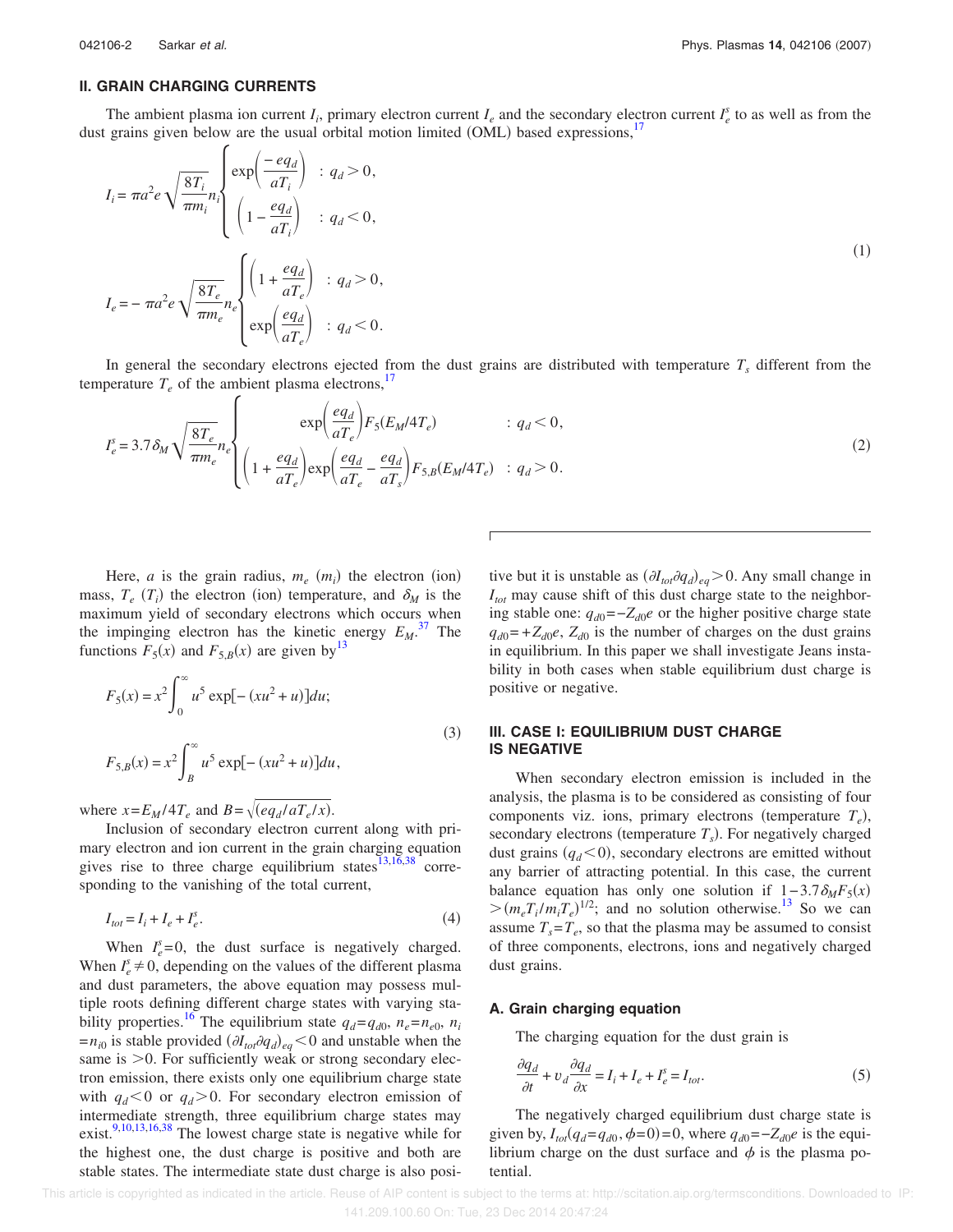Substituting  $(I_i)_{eq}$ ,  $(I_e)_{eq}$  and  $(I_e^s)_{eq}$  as given by (1) and (2) with  $q_{d0} = -Z_{d0}e$ ,  $n_i(\phi=0) = n_{i0}$ ,  $n_e(\phi=0) = n_{e0}$  for negatively charged dust grains, we obtain the following equilibrium state ion-electron density ratio in the dusty plasma:

$$
\frac{n_{i0}}{n_{e0}} = \sqrt{\frac{m_i}{m_e}} \frac{\sqrt{\sigma}}{\sigma + z_0} \exp(-z_0) \alpha_{1s},\tag{6}
$$

with  $\alpha_{1s} = 1 - 3.7 \delta_M F_5(x)$ ;  $z_0 = Z_{d0} e^{2} / aT_e$ ;  $\sigma = T_i / T_e$ . Using current balance equation  $I_{e0} + I_{i0} + I_{e0}^s = 0$ , we have the dust charging frequency  $\nu_{D1}$ , as

$$
\nu_{D1} = \frac{a/\lambda_{Di}}{\sqrt{2\pi}} \omega_{pi} (1 + \sigma + z_0). \tag{7}
$$

The linearized equation for small charge variation *qd*<sup>1</sup>  $=Z_{d0}eq_1$  about the equilibrium state  $q_{d0}=-Z_{d0}e$  is given by

$$
\frac{\partial q_1}{\partial t} = -\nu_{D1}q_1 + \nu_D \bigg(\frac{\delta n_i}{n_{i0}} - \frac{\delta n_e}{n_{e0}}\bigg),\tag{8}
$$

where

$$
\nu_D = \frac{a/\lambda_{Di}}{\sqrt{2\pi}} \omega_{pi} \left(\frac{\sigma + z_0}{z_0}\right). \tag{9}
$$

#### **B. Basic equations**

For negatively charged dust grains we can take  $T_s = T_e$ , the population of secondary electrons is not distinguishable from that of the ambient plasma electrons. So the charge neutrality condition reads as

$$
n_{i0} - n_{e0} - Z_{d0}n_{d0} = 0.
$$
\n(10)

Let us consider the propagation of low phase velocity DA waves in an unmagnetized dusty plasma whose constituents are electrons, ions and extremely massive charged dust grains. The dust size and the intergrain spacings are much smaller than the dusty plasma Debye radius. We also assume that there are significant number of charged dust grains within the Debye sphere, so that the DA wave spectrum, arises due to collective interactions. The electron and ion number densities in the electrostatic DA wave potential  $\phi$ are, respectively,

$$
n_e = n_{e0} \exp\left(\frac{e\phi}{T_e}\right),\tag{11}
$$

$$
n_i = n_{i0} \exp\left(-\frac{e\phi}{T_i}\right). \tag{12}
$$

The dust component is modeled as a warm fluid, the dust dynamics of which is governed by the dust continuity equation

$$
\frac{\partial n_d}{\partial t} + \frac{\partial}{\partial x}(n_d v_d) = 0\tag{13}
$$

and the dust momentum equation

$$
\frac{\partial v_d}{\partial t} + v_d \frac{\partial v_d}{\partial x} = -\frac{q_d}{m_d} \frac{\partial \phi}{\partial x} - \frac{T_d}{n_d m_d} \frac{\partial n_d}{\partial x} - \frac{\partial \psi}{\partial x}.
$$
(14)

The above equations are closed with the Poisson equation for the overall charge balance,

$$
\frac{\partial^2 \phi}{\partial x^2} = -4\pi (en_i - en_e + q_d n_d)
$$
\n(15)

and mass densities

$$
\frac{\partial^2 \psi}{\partial x^2} = 4\pi G m_d (n_d - n_{d0}),\tag{16}
$$

where we have neglected the gravitational effects of ions and electrons. Here  $m_d$  is the mass of the charged dust grains moving with velocity  $v_d$  and  $n_d$  is the dust number density,  $\phi$ and  $\psi$  are the electrostatic and gravitational potentials,  $q_d$  is the dust grain charge.

It should be noted that for a gravitating plasma, the assumption of an equilibrium value  $n_{d0}$  of the dust number density  $n_d$  is a consequence of what is known as Jeans swindle.

# **C. Dispersion relation for negatively charged dust grains**

Linearizing Eqs.  $(11)$  and  $(12)$  about the equilibrium state  $n_e = n_{e0}$ ,  $n_i = n_{i0}$ ,  $v_d = 0$ ,  $\phi = 0$  and  $\psi = 0$  we obtain electron and ion density which fluctuations are given by

$$
\delta n_e = n_{e0} \Phi; \quad \delta n_i = -n_{i0} \Phi / \sigma,
$$
\n(17)

and for the dust fluid, the dust density perturbation is related to  $\Phi$  by,

$$
\frac{\delta n_d}{n_{d0}} = -\frac{k^2 C_{da}^2}{\omega^2 + \omega_{Jd}^2 - k^2 V_{td}^2} \Phi,
$$
\n(18)

where  $C_{da} = \sqrt{Z_{d0}T_e/m_d}$  is the dust acoustic speed,  $\omega_d^2$  $=4\pi G m_d n_{d0}$  is the squared Jeans frequency, and  $V_{td}$  $=\sqrt{T_d/m_d}$  is the dust thermal speed. To derive the above relation, we use Eqs.  $(13)$ ,  $(14)$ , and  $(16)$ .

Substituting these in the linearized Poisson equation and under the approximation  $\omega \ll \nu_{D1}$  and  $k^2 \lambda_{De}^2 \ll 1$ , we obtain the dispersion relation for DA waves in a self-gravitating complex plasma in presence of secondary electron emission,

$$
1 + \frac{n_{i0}}{\sigma n_{e0}} + \frac{Z_{d0}n_{d0}}{n_{e0}} \frac{\nu_D}{\nu_{D1}} (1 + i\omega/\nu_{D1})
$$

$$
- \frac{Z_{d0}n_{d0}}{n_{e0}} \frac{k^2 C_{da}^2}{\omega^2 + \omega_{dd}^2 - k^2 V_{td}^2} = 0,
$$
(19)

where  $\beta_d = \nu_D(1 + 1/\sigma)$  and we use Eq. (8), which shows that real part  $\omega_r$  of the frequency  $\omega = \omega_r + i\omega_i$  is given by

$$
\frac{\omega_r^2}{k^2 C_{da}^2} = \sigma_d + \frac{(n_{i0}/n_{e0} - 1)}{1 + \frac{n_{i0}}{\sigma n_{e0}} + \frac{\nu_D}{\nu_{D1}} (n_{i0}/n_{e0} - 1)} - \frac{\omega_{dd}^2}{k^2 C_{da}^2} \tag{20}
$$

where  $\sigma_d = V_{td}^2 / C_{da}^2$ .

# The decay or growth rate is given by

This article is copyrighted as indicated in the article. Reuse of AIP content is subject to the terms at: http://scitation.aip.org/termsconditions. Downloaded to IP: 141.209.100.60 On: Tue, 23 Dec 2014 20:47:24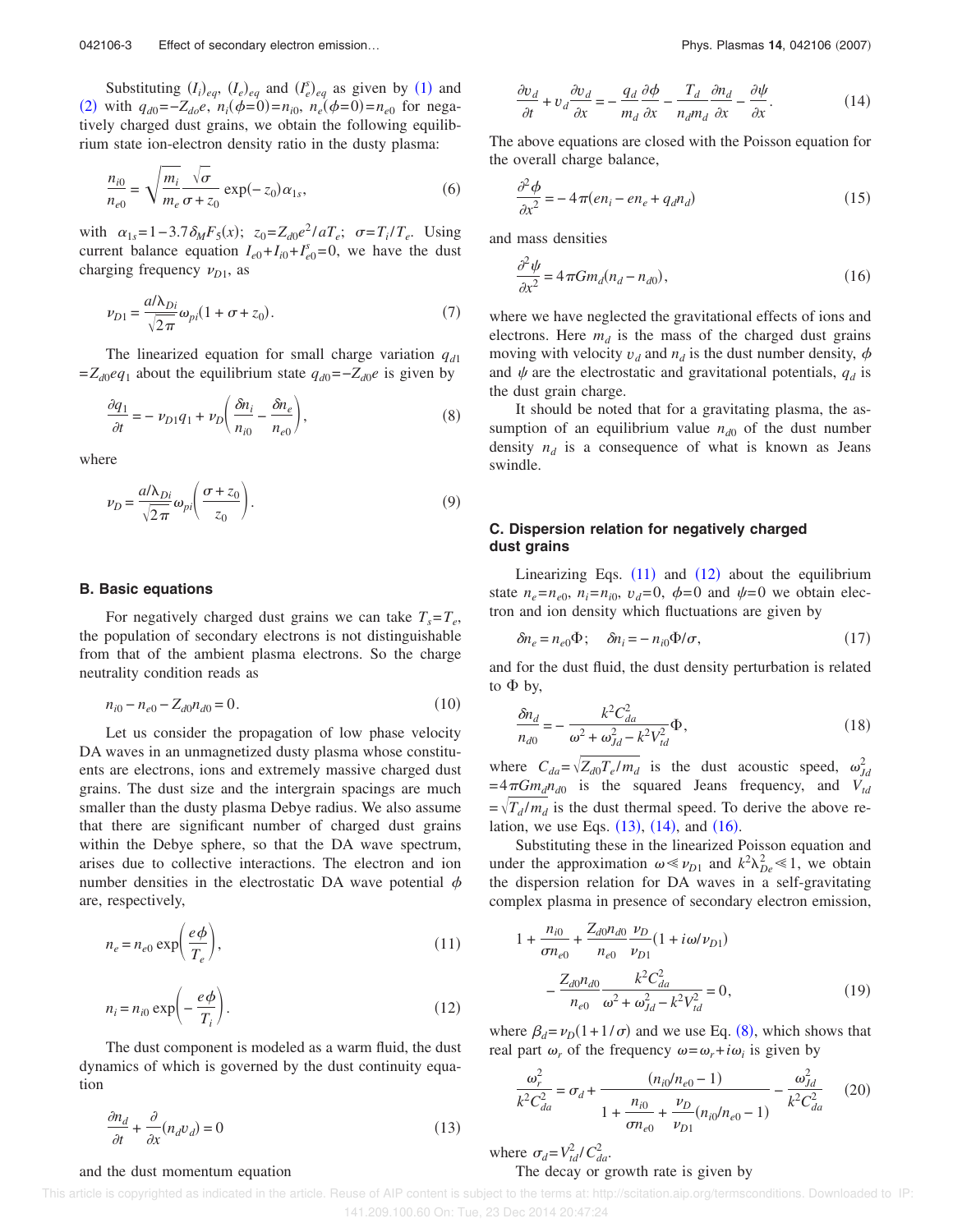

FIG. 1. Plot of the square of the normalized real frequency  $\omega_r^2 / k^2 C_{da}^2$  against  $z_0$  of DA wave  $\omega_{Jd}^2$ =0 for negatively charged dust grains for different plasma parameters.

$$
\omega_i = -\frac{k^2 C_{da}^2}{2\nu_{D1}} \frac{(n_{i0}/n_{e0} - 1)^2}{\left(1 + \frac{n_{i0}}{\sigma n_{e0}} + \frac{\nu_D}{\nu_{D1}}(n_{i0}/n_{e0} - 1)\right)^2}
$$
(21)

which is always negative.

Equation (20) can be written in the form  $\omega_r^2 = \Omega_d^2 - \omega_{Jd}^2$ , where

$$
\Omega_d^2 = \sigma_d + \frac{(n_{i0}/n_{e0} - 1)}{1 + \frac{n_{i0}}{\sigma n_{e0}} + \frac{\nu_D}{\nu_{D1}}(n_{i0}/n_{e0} - 1)},
$$

and  $n_{i0}/n_{e0}$  is given by Eq. (6). Magnitude of  $\Omega_d$  increases with  $z_0$  but after a certain value of  $z_0 \approx 1$ ,  $\Omega_d$  decreases. Figure 1 shows that as secondary emission increases,  $\Omega_d$ decreases which leads to an instability when  $\Omega_d < \omega_{dd}$ . Thus secondary electron emission enhances Jeans instability for negatively charged dust grains. In a physical situation negatively charged dust grains repel lighter electrons and attracts heavier ions which pronounces charge condensation and hence helps in gravitational collapse. These phenomena create favorable situations for the onset of Jeans instability.

# **IV. CASE II: EQUILIBRIUM DUST CHARGE IS POSITIVE**

When equilibrium dust charge is positive only those electrons will be emitted from the dust grains which have sufficiently high energy. When the dust grains are positively charged i.e.,  $q_d$  > 0, the dust grains attracts the negative electrons and only those electrons will be emitted from the dust grains which can overcome that attracting potential. For this reason secondary electrons must have higher thermal energy to overcome attracting potential. Thus the emitted secondary electrons must have higher temperature  $T<sub>s</sub>$  than the primary electron temperature *T<sup>e</sup>* . So plasma should be considered as a collection of four components: ions, primary electrons, secondary electrons and positively charged dust grains.

### **A. Grain charging equation**

An equilibrium state with positively charged dust is also possible,  $(q_d)_{eq} = q_{d0} = Z_{d0}e$ . Setting  $n_i(\phi = 0) = n_{i0}$ ,  $n_e(\phi = 0)$  $=n_{e0}$  and  $q_{d0}=Z_{do}e$  in equation  $I_{i0}+I_{e0}+I_{e0}^s=0$  and using the expressions for  $(I_i)_{eq}$ ,  $(I_e)_{eq}$  and  $(I_e^s)_{eq}$  as given by (1) and (2) for positively charged dust grains, we obtain

$$
\frac{n_{i0}}{n_{e0}} = \sqrt{\frac{m_i}{m_e}} \frac{(1+z_0)}{\sqrt{\sigma}} \exp(-z_0/\sigma) \alpha_{1s},\qquad(22)
$$

where  $\alpha_{1s} = 1 - 3.7 \delta_M F_{5,B_0}(x) \exp(z_0 - z_0/\sigma_s); \ \sigma_s = T_s/T_e.$  The positively charged state for dust grain is stable provided,  $(\partial I_{\text{tot}}/\partial q_d)_{eq} = -\nu_{D1} < 0$  where

$$
\nu_{D1} = \frac{a/\lambda_{Di}}{\sqrt{2\pi}} \omega_{pi} \exp(-z_0/\sigma) \left[ 1 + \frac{\sigma \alpha_{2s}}{(1+z_0)\alpha_{1s}} \right],\tag{23}
$$

$$
\alpha_{2s} = 1 - 3.7 \delta_M F_{5,B_0}(x) \left[ 1 - (1 + z_0) \left( 1 - 1/\sigma_s \right) + \frac{z_0^2}{2x} \frac{\exp[-z_0 - \sqrt{z_0/x}]}{F_{5,B_0}(x)} \right] \right] \exp(z_0 - z_0/\sigma_s). \tag{24}
$$

Equations  $(1)$ ,  $(2)$ , and  $(5)$  lead to the linearized equation for the charge variation  $q_1$ , which is given in Eq.  $(8)$ , where

$$
\nu_D = \frac{a/\lambda_{Di}}{\sqrt{2\pi}} \omega_{pi} \left(\frac{\sigma}{z_0}\right) \exp(-z_0/\sigma). \tag{25}
$$

### **B. Basic equation**

For positively charged dust grains, the emitted secondary electrons must have higher temperature  $T<sub>s</sub>$  than primary electron temperature *T<sup>e</sup>* , secondary electrons are distinguishable from primary electrons and form a separate population. Thus plasma under consideration in this case consists of four components, primary electrons, ions, secondary electrons (temperature  $T<sub>s</sub>$ ) and positively charged dust grains satisfying the charge neutrality condition,

$$
n_{i0} - n_{e0} - n_{s0} + Z_{d0}n_{d0} = 0.
$$
 (26)

Primary electrons, secondary electrons and ions are considered to be Boltzmann distributed whereas the positively charged dust grains are inertial. They satisfy the basic equations  $(11)$ – $(16)$  along with the equation for secondary electrons,

$$
n_s = n_{s0} \exp(e\phi/T_s). \tag{27}
$$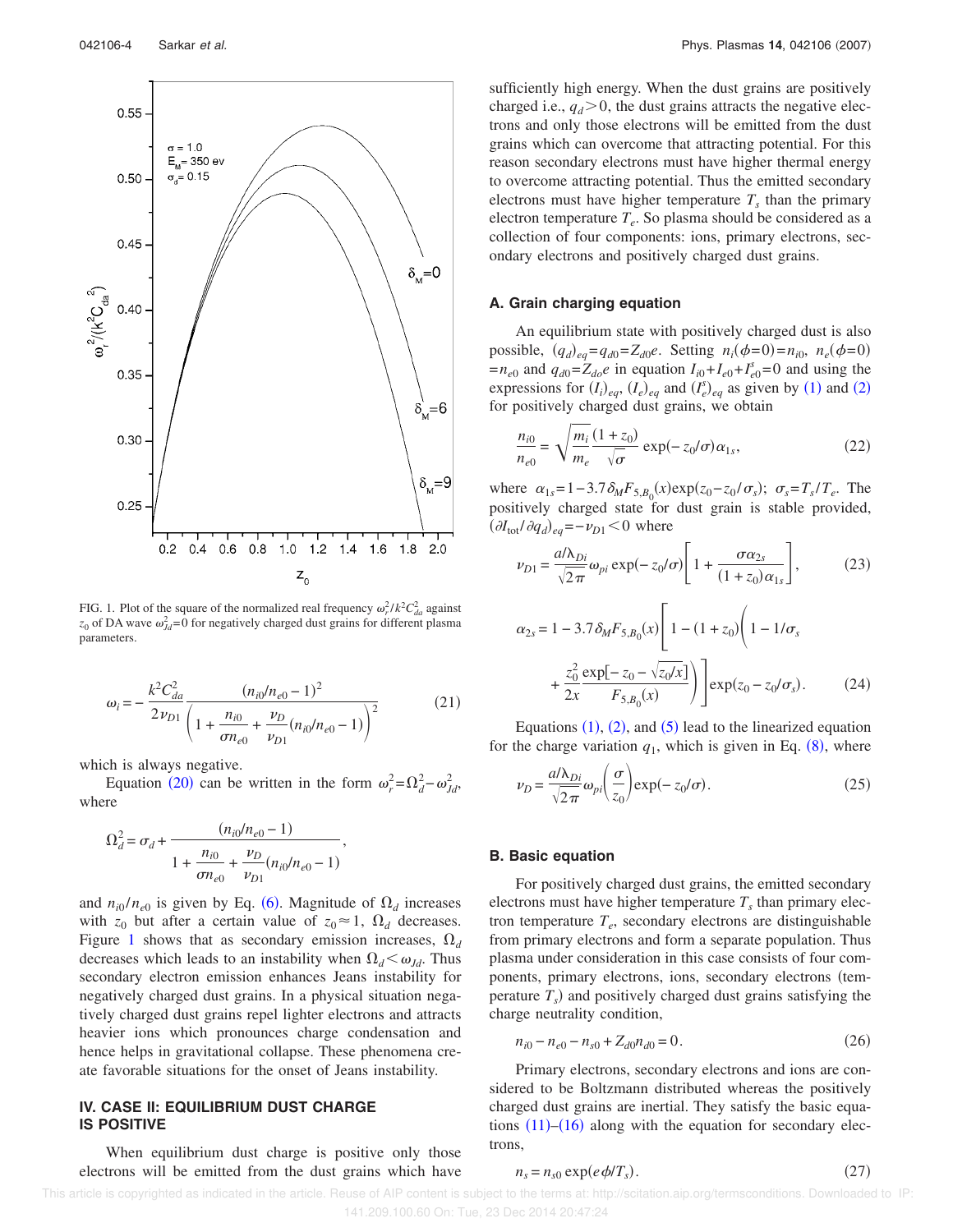### **C. Dispersion relation**

Linearizing the basic equations about the equilibrium values we obtain the following density fluctuations for primary electrons, ions and secondary electrons, respectively,

$$
\delta n_e = n_{e0} \Phi; \quad \delta n_i = -n_{i0} \Phi / \sigma; \quad \delta n_s = -n_{s0} \Phi / \sigma_s; \quad (28)
$$

and for the dust fluid, the dust density perturbation is related to  $\Phi$  by

$$
\frac{\delta n_d}{n_{d0}} = \frac{k^2 C_{da}^2}{\omega^2 + \omega_{Jd}^2 - k^2 V_{td}^2} \Phi.
$$
\n(29)

On substituting the above quantities and  $q_1$  in the linearized Poisson equation for positively charged dust grains, for long wavelength approximation and  $\omega \ll \nu_{D1}$ , we obtain the following dispersion relation for DA waves:

$$
1 + \frac{n_{i0}}{\sigma n_{e0}} + \frac{n_{s0}}{\sigma_s n_{e0}} + \frac{Z_{d0} n_{d0}}{n_{e0}} \frac{\nu_D}{\nu_{D1}} (1 + i\omega/\nu_{D1})
$$

$$
- \frac{Z_{d0} n_{d0}}{n_{e0}} \frac{k^2 C_{da}^2}{\omega^2 + \omega_{Jd}^2 - k^2 V_{td}^2} = 0,
$$
(30)

which gives the real frequency  $\omega_r$  by

$$
\frac{\omega_r^2}{k^2 C_{da}^2} = \sigma_d + \frac{Z_{d0} n_{d0} / n_{e0}}{1 + \frac{n_{i0}}{\sigma n_{e0}} + \frac{n_{s0}}{\sigma_s n_{e0}} + \frac{\beta_D}{\nu_{D1}} \frac{Z_{d0} n_{d0}}{n_{e0}}} - \frac{\omega_{Jd}^2}{k^2 C_{da}^2}
$$
\n(31)

and the growth rate  $\omega_i$  by

$$
\omega_i = -\frac{k^2 C_{da}^2 \beta_D}{2 v_{D1}^2} \left( \frac{A}{\frac{Z_{d0} n_{d0}}{n_{e0}}} + \frac{\beta_D}{v_{D1}} \right)^{-2}
$$
(32)

where  $A = 1 + n_{i0} / \sigma n_{e0} + n_{s0} / \sigma s n_{e0}$ . Equation (31) can be written in the form  $\omega_r^2 = \Omega_d^2 - \omega_{Jd}^2$ , where

$$
\Omega_d^2 = \sigma_d + (Z_{d0}n_{d0}/n_{e0})(A + (\beta_D/\nu_{D1})Z_{d0}n_{d0}/n_{e0})^{-1}.
$$

Numerical estimation shows that as secondary emission yield increases,  $\Omega_d^2$  increases which in turn reduces the chance of instability. Thus, when equilibrium dust charge is positive, enhanced secondary emission suppresses Jeans instability. As secondary emission increases, positively charged dust grains acquire more positive charges. They attract more lighter electrons and repel more heavier ions. This phenomenon resists charge condensation and gravitational collapse. Hence threshold of Jeans instability becomes higher.

### **V. NUMERICAL RESULTS**

Here,  $\delta_M$  is the ratio of the emitted electrons to the incident electrons. So large values of  $\delta_M$  means larger number of electrons emitted from dust grains which makes the equilibrium dust grains positively charged. So  $\delta_M$  for positively charged dust grains have considered higher values 22, 24 as compared to that of 0, 6, 9 for negatively charged dust grains as for smaller number of emitted secondary electrons causes the equilibrium dust charge negative. In this case,  $1-3.7 \delta_M F_5(x) > (m_e T_i/m_i T_e)^{1/2}$  with  $m_e T_i/m_i T_e \le 1$ . So we



FIG. 2. Plot of normalized imaginary frequency  $\omega_i / (k^2 C_{da}^2 / \nu_{D1})$ , as given by Eq.  $(21)$  against  $z_0$  of DA wave for negatively charged dust grains for different plasma parameters.

can take  $\delta_M = 0$  which means there is no secondary electron emission and the dust grains are charged only by plasma current. Hence, the dust grains in this case are negatively charged. But positively charged dusts are produced due to the emission of secondary electron. So in this case  $\delta_M$  cannot have zero value. We have,  $E_M/4T_e \ge 1$  and  $3.7\delta_M \sim E_M/4T_e$ .

For numerical computation, we use the secondary emission data given by Ref. 13. For negatively charged dust grains we use  $Al_2O_3$  material and for this material  $\delta_M$  can take the values  $2-9$ ,  $E_M$  (eV) $\sim$ 350–1300. On the other hand for positively charged dust grains, we use MgO material. For this material  $\delta_M \sim 3-25$  and  $E_M$  (eV) $\sim$ 400-1500.

For negatively charged dust grains,  $n_{i0}/n_{e0}$  given by (6) depends on different values of  $z_0 = Z_{d0}e^2/aT_e$ ,  $\sigma = T_i/T_e$ ,  $\delta_M$ ,  $E_M$ , etc. Charge neutrality equation gives us the condition  $n_{i0}/n_{e0}$  > 1 and the plasma parameter are chosen accordingly. The charge on the dust grains is determined by the current balance equation  $I_{i0} + I_{e0} + I_{e0}^s = 0$ , on the basis of above mentioned plasma parameters. Also, dust thermal speed $<$ dust acoustic speed, then the ratio  $V_{td}^2/C_{da}^2 = \sigma_d < 1$ . Figure 1 is plotted for  $\omega_r^2$  against  $z_0$  for  $\sigma = 1$ ,  $\sigma_d = 0.15$ ,  $E_M = 350$  eV,  $\delta_M$ =0, 6 and 9. Figure 1 shows that,  $\omega_r^2$  increases with  $z_0$  and attains peak value around  $z_0 \approx 1$  (i.e.,  $Z_{d0}e^2/aT_e \approx 1$ ) and then decreases sharply, but  $\omega_r^2$  decreases with increase in secondary electron emission intensity for all values of  $z_0$ . Hence, secondary electron emission induces the increase in the Jeans instability for negatively charged dust grains,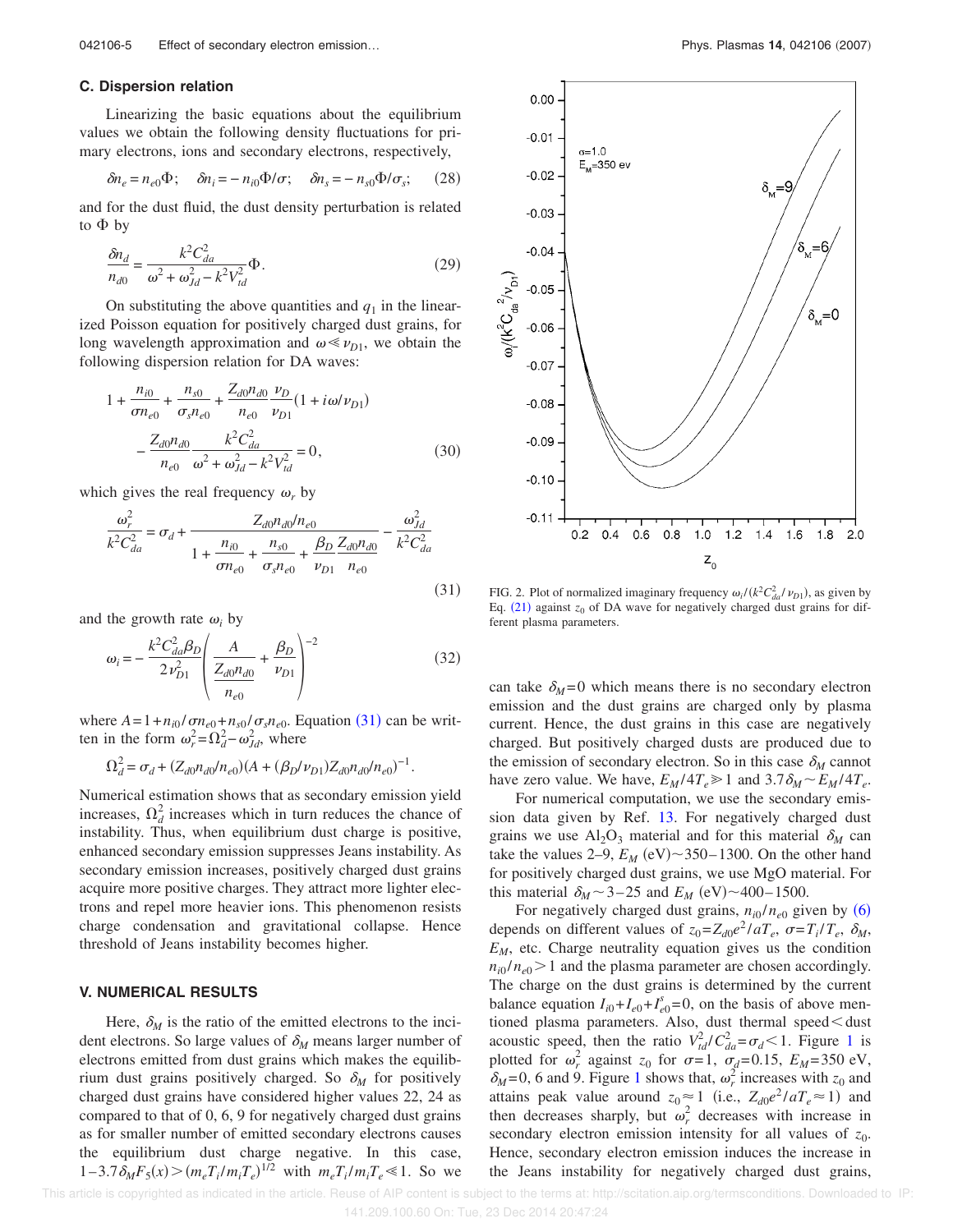

042106-6 Sarkar *et al.* Phys. Plasmas **14**, 042106 (2007)



FIG. 3. Plot of the sure of the normalized real frequency  $\omega_r^2 / k^2 C_{da}^2$  against  $z_0$ of DA wave  $\omega_{Jd}^2 = 0$  for positively charged dust grains for different plasma parameters.

which is evident from Fig. 1. Figure 2 is plotted for  $\omega_i$ against  $z_0$  and this shows that magnitude of  $\omega_i$  decreases as secondary electron emission intensity increases.

For positively charged dust grains, the corresponding quantities are also shown graphically. Figure 3 gives the plot of  $\omega_r^2$  against  $z_0$  for  $\delta_M = 22$ , 24,  $\sigma_s = 1.01$  and  $\sigma_d = 0.8$ . It is found that in each case as  $\delta_M$  increases,  $\omega_r^2$  increases. This implies that secondary electron emission intensity suppresses the Jeans instability when equilibrium dust charge is positive. The damping rate  $\omega_i$  is given by Eq. (32). It is clear from Fig. 4 that,  $\omega_i$  is always negative as  $\delta_M$  increases, so that waves are purely damped for this case.

### **VI. CONCLUSION**

From the result obtained in this work, it is seen that the presence of secondary electron emission in a dusty plasma enhances the Jeans instability for  $q_{d0}$  < 0. It has been found that for  $q_{d0}$  > 0, waves are purely damped about the equilibrium. From our result it is observed that the negatively charged dust grains repel lighter electrons and attract heavier ions which pronounces charge condensation and increase mass of the dust grains. This increased dust mass pronounces gravitational effect and hence Jeans instability. Our result also shows that enhanced secondary emission reduces the threshold of Jeans instability. On the other hand positively charged dust grains attract lighter electrons and repel heavier ions which resist charge condensation by restricting dust

FIG. 4. Plot of normalized imaginary frequency  $\omega_i / (k^2 C_{da}^2 / \nu_{D1})$ , as given by Eq.  $(32)$  against  $z_0$  of DA wave for positively charged dust grains for different plasma parameters.

mass enhancement. This phenomenon reduces gravitational effect and hence growth rate of Jeans instability. As secondary electron emission increases the dust grains acquire more positive charges which acquire more electrons and repel more heavier ions, so it increases threshold of Jeans instability.

Our results can be useful in understanding the behavior of DA waves in space and astrophysical plasmas where dust grains are often found to be charged positively by ultraviolet (UV) irradiation. The results are also applicable to laboratory experiments, where the behavior of the dust grains are charged by a UV source. $5-7$ 

### **ACKNOWLEDGMENT**

The authors would like to thank the referee for valuable comments leading to improvements of the manuscript.

- 3 J. Pavlu, J. Safrankova, Z. Nemeck, and A. Velyhan, in *Dusty Plasmas in the New Millennium*, Third International Conference on the Physics of Dusty Plasmas, Durban 2002, edited by R. Bharuthram, M. A. Hellberg, P. K. Shukla, and F. Verheest (American Institute of Physics, New York, 2002), p. 382–385.
- <sup>4</sup>P. Zilavy, Z. Sternovsky, I. Cermak, Z. Nemeck, and J. Safrankova, Vacuum 50, 139 (1998).
- <sup>5</sup>V. W. Chow, D. A. Mendis, and M. Rosenberg, IEEE Trans. Plasma Sci. 22, 179 (1994).
- <sup>6</sup>M. Rosenberg and D. A. Mendis, IEEE Trans. Plasma Sci. 23, 177 (1995).

M. Rosenberg, D. A. Mendis, and D. P. Sheehan, IEEE Trans. Plasma Sci. **27**, 239 (1999).

<sup>&</sup>lt;sup>1</sup> N. N. Rao, P. K. Shukla, and M. Y. Yu, Planet. Space Sci. 38, 543 (1990). <sup>2</sup>P. K. Shukla and V. P. Silin, Phys. Scr. 45, 508 (1992).